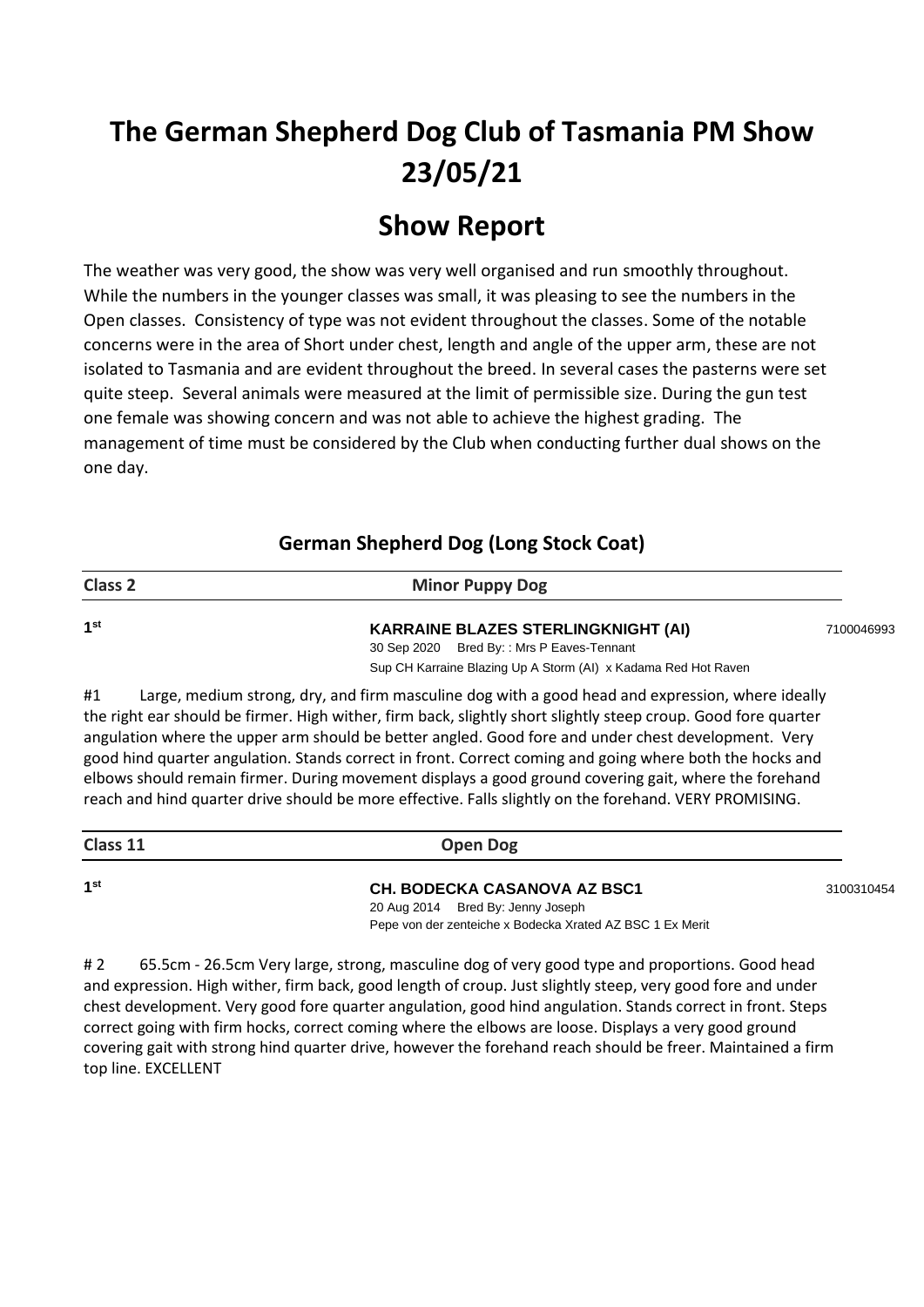| ۰.<br>г. |  |
|----------|--|
|----------|--|

### **Puppy Bitch**

**st CAZELI ANASTASIA** <sup>3100411171</sup> 04 JUNE 2020 Bred By: Shaun Schembri Ch. Bodecka Casanova (AZ) x Stobar Elouise AZ

# 3 11 months - Large, medium strong, feminine bitch. Very good head and expression with desired dark masking. Very good type and proportions. High wither, firm back, slightly short slightly steep croup. Ideally the neck could be carried less erect. Good fore and just slightly short under chest. Good fore quarter angulation, where the upper arm should be longer. Good hind quarter angulation. Steps slightly wide going with good hock joints, correct coming elbows are yet to firm. Displays a very good ground covering gait with strong hind quarter drive, firm top line where the forehand reach could be a fraction freer. VERY PROMISING

|     | 1. Class 11a | Open Bitch                                                             |            |
|-----|--------------|------------------------------------------------------------------------|------------|
| 1st |              | <b>STOBAR ELOUISE AZ BSC1</b>                                          |            |
|     |              | 09 July 2017 Bred By: Jenny Joseph                                     | 3100361169 |
|     |              | Ch. Conbhairean Freddie kkl LBZ IPO2 (IMP UK) x Stobar Rosetta AZ BSC1 |            |

#4 60cm - 28cm Large, medium strong bitch of very good type and proportions. Feminine head with desired dark eye and masking. High wither, firm back, well angled croup that could be slightly longer. Good fore quarter angulation where the upper arm could be longer and better angled. Good fore and very good under chest development. Good hind quarter angulation. Turns front left foot out slightly when standing. Correct going hocks remain firm, correct coming good elbow connections. During movement displays a very good far-reaching gait and hind quarter drive maintaining a firm top line. EXCELLENT

# **Challenge Bitch #4 Reserve Challenge Bitch # 3**

**1**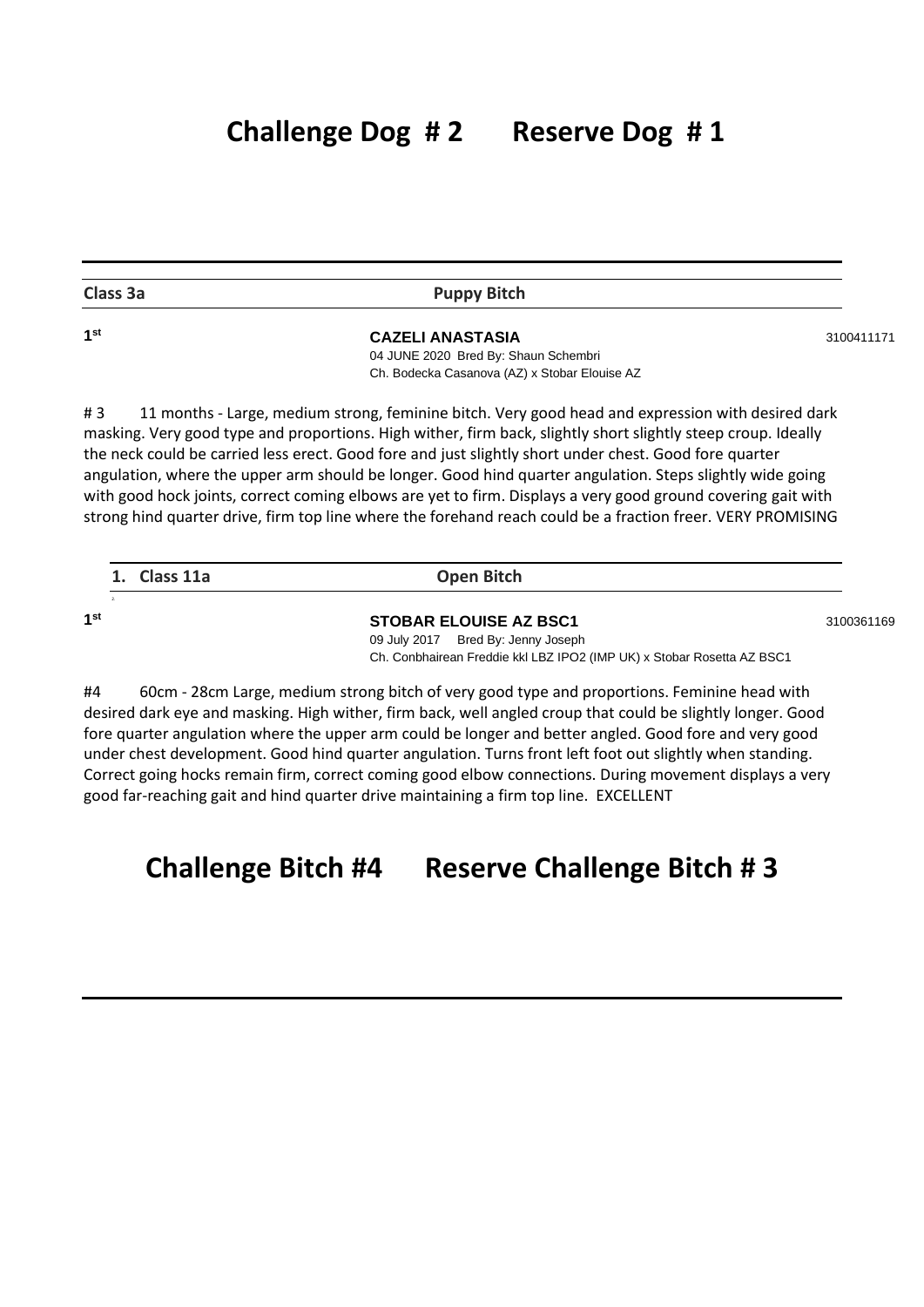# **German Shepherd Dog SC**

**Class 1 Baby Puppy Dog** 

 **ZUMBROZAC ROCKET MAN 100048274** 04 Feb 2021 Bred By: Ms B Summers Zumbrozac Our Last Chance x Zumbrozac Lil Poppet

# 5 Richly coloured male of pleasing proportions for his age. Straight top line, well angled croup which is slightly short. Good forequarter angulation and very good hind quarter angulations. Steps correct coming and going. Shows very good gait and drive for his age. VERY PROMISING

| Class 2 | <b>Minor Puppy Dog</b>                                                              |            |
|---------|-------------------------------------------------------------------------------------|------------|
| 1st     | <b>KARRAINE BLAZES STERLING SILVER</b><br>30 SEPT 2020 Bred By: Mrs P Eaves-Tennant | 7100046991 |
|         | Sup CH Karraine Blazing Up A Storm (AI) x Kadama Red Hot Raven                      |            |

#6 Medium strong well-proportioned masculine dog of good type. Good head where the eye could be darker. Good placement of ears. Good length of neck, level withers, straight back, slightly short croup. Good fore quarter angulation where the upper arm could be longer and better laid. Slight deepness of the hind quarter. Stands correct in front. Good fore and under chest development. Steps cow hocked Correct coming, where elbows could be firmer. Exhibits very good drive, however, falls slightly on the forehand in movement, where the back is not firm. VERY PROMISING

 $2<sub>nd</sub>$ 

### **KARRAINE RIDDICKS RANSOM (AI)** 7100047196

13 OCT 2020 Bred By: Mrs P Eaves Tennant Riddick Vom Demina hof (Imp SRB) x Karraine Token From Ruby

#7 Large, dry, and firm masculine male. Normal wither, firm back, slightly short slightly steep croup. Good fore chest, short under chest development. Good fore quarter angulation where the upper arm should be longer and better angled, pasterns should be less steep. Good hind quarter angulation. Stands correct in front. Correct going with slightly loose hocks, correct coming elbows are yet to firm. During movement displays a good ground covering gait with balanced forehand reach and hind quarter drive, the wither should be carried higher. VERY PROMISING

| #8 | <b>ABSENT</b> | <b>ROXAMBURG CAPTAIN BENJI</b><br>22 NOV 2020 Bred By: Roxamburg Kennels<br>*Roxamburg Set To Sparkle AZ x CH Roxamburg Pinball Wizard AZ | 7100047574 |
|----|---------------|-------------------------------------------------------------------------------------------------------------------------------------------|------------|
|    |               |                                                                                                                                           |            |
|    |               | <b>ROXAMBURG MERLIN</b><br>22 OCT 2020 Bred By: Roxamburg Kennels<br>*Roxamburg Set To Sparkle AZ x *CH. Roxamburg Pinball Wizard AZ      | 7100047573 |
| #9 | ABSENT        |                                                                                                                                           |            |

**1 st**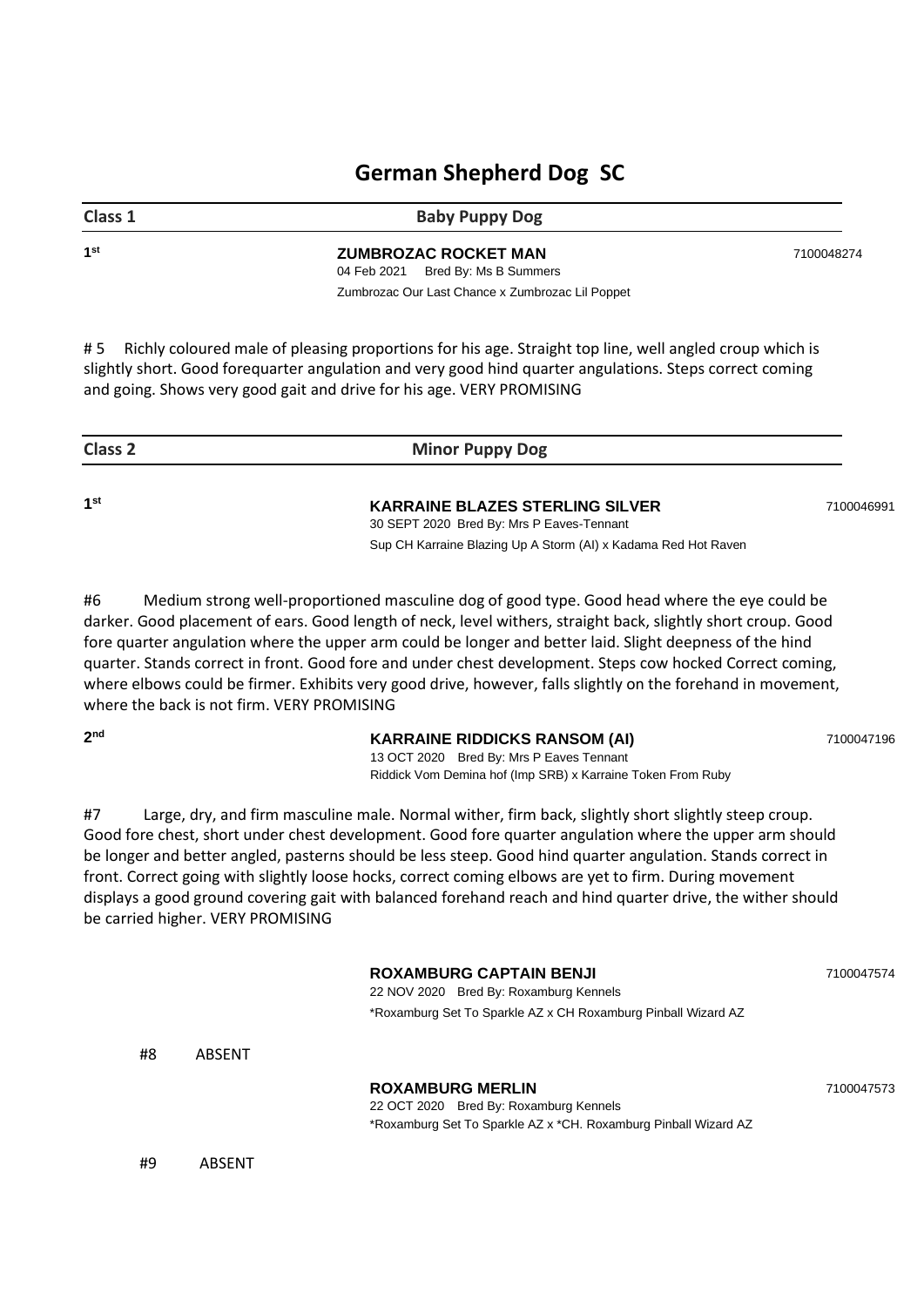| Class 4         | <b>Junior Dog</b>                                                                                                   |            |
|-----------------|---------------------------------------------------------------------------------------------------------------------|------------|
| 1 <sup>st</sup> | <b>SADRIA TASSIE STORM</b><br>17 JAN 2020 Bred By: Mr S J Morrisey<br>Ypsilon Di Casa Caputi x Sadria Russian Storm | 2100534909 |

#10 Double p1 lower right. 65.5cm - 29.5cm Very large, medium strong, dry, and firm male very well coloured and pigmented. Good head and expression where ideally the masking would be stronger. Good length of neck, high wither, firm back. Well angled croup that should be slightly longer. Good fore and under chest development. Good fore quarter angulation where the upper arm should be longer and better angled, pasterns should be less steep. Very good hind quarter angulation. Stands correct in front. Correct going, hocks should be firmer. Moves slightly narrow in front, elbows yet too firm. Displays a very good ground covering gait, powerful hind quarter drive and front hand reach transmitted through a firm back. VERY GOOD

|--|

**1**

### **SEWALT GRAN TORINO** 5100109437

05 DEC 2018 Bred By: Gewalt Kennels Rudy V Haus Edmond GER.AD.GER.BH.IPO1 (IMP SWE) x Olexius Vera (IMP SWE)

#11 66cm - 30.5cm Standing on the limit of size, strong masculine dog of very good type and proportions. High wither, firm back with a slight peak. Very good angle of croup which could be a fraction longer. Good fore and under chest development. Good fore quarter angulation where the upper arm could be slightly longer, very good hindquarter angulation. Stands correct. Steps slightly close going slightly infirm hocks, steps wide coming, elbows yet to firm. During movement displays a very good ground covering gait with strong hind quarter drive and free forehand reach transmitted through a firm back. VERY GOOD

**2 nd**

### **ROXAMBURG ONE FOR THE ROAD AZ** 7100044650

16 OCT 2020 Bred By: Roxamburg Kennels Tuabu Midnight AZ x \*Roxamburg Luka Me AZ

# 12 65.5cm - 31cm side alignment of teeth not quite correct. Very large, masculine dog of good type and proportions. Good head and expression, with slightly wide ear set. Normal wither, firm back, short steep croup. Good fore chest and under chest development. Good fore quarter angulation where the shoulder blade should be better angled and the upper arm longer. Very good hind quarter angulation. Stands correct in front, steps wide going with the hocks loose. Correct coming, elbows yet to firm. During movement displays a balanced gait where both forehand and hind quarter drive should be more effective. Falls slightly on the forehand. VERY GOOD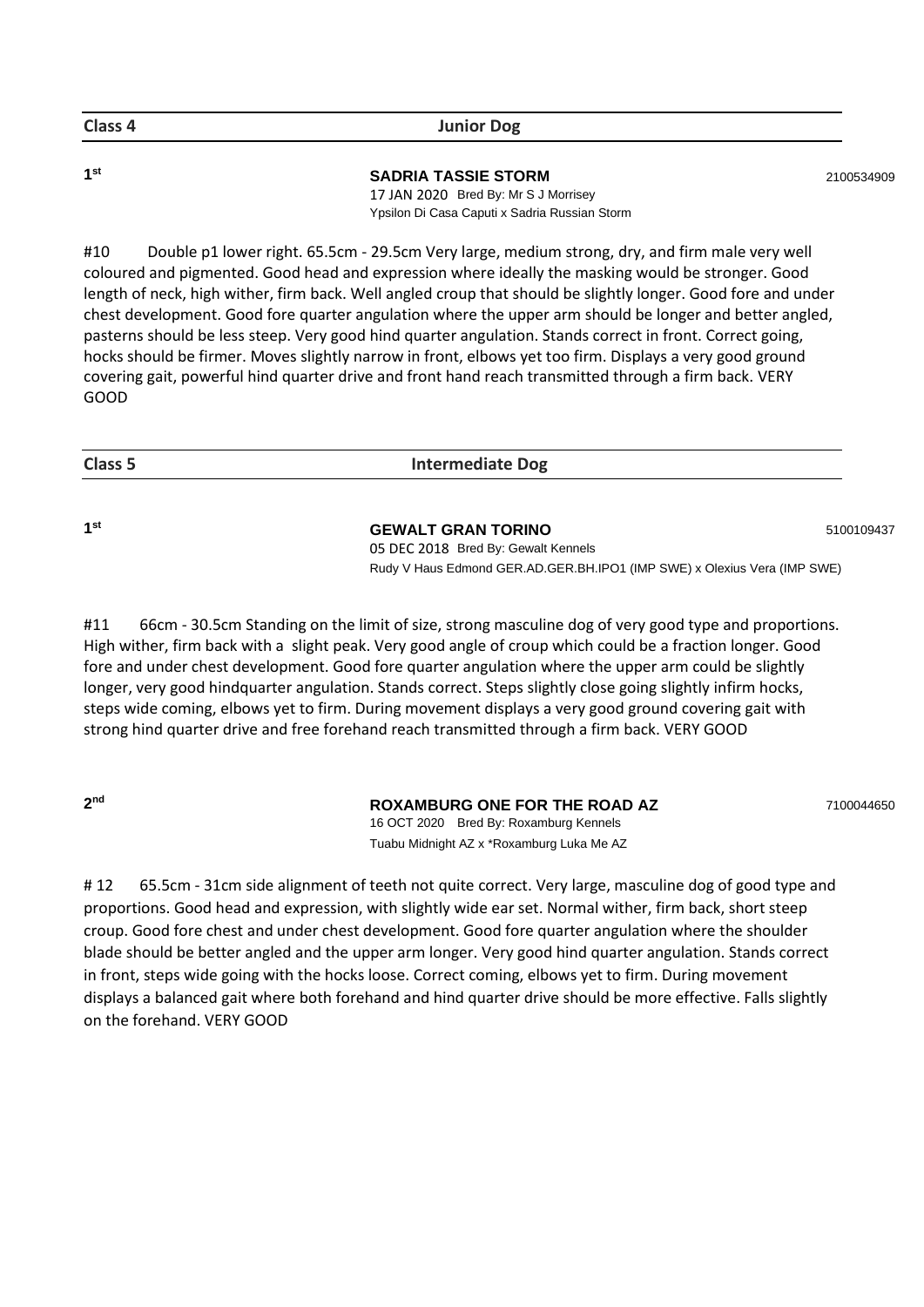**1 st**

**ESKO VON DEN ZWEI STEINEN IMP GER.** SZ2304294

06 AP 2014 Bred By: E Reich Ballack Von Der Bruckneralle x Udi Von Den Zwei Steinen

# 13 66cm - 32.5cm Broken incisor top right. Standing on the upper limit of size, Strong, masculine, richly coloured and pigmented male of very good type and proportions. Very good head and expression with desired dark masking. High wither, firm back, long steep croup. Very good fore chest & under chest development. Very good fore hand angulation, very good hind quarter angulation. Stands correct in front. Correct coming with firm hocks, correct coming with good elbow connections. During movement displays a very good ground covering powerful gait with free forehand reach, transmitted through a firm back maintaining a very good top line. EXCELLENT

**2 nd**

**CASTASTAR INCOGNITO AZ** 4100302255

03 FEB 2018 Bred By: Mrs A C Doyle UK CH. \*Conbhairen Freddie a ED IPO2 x CH Castastar Evita AZ HIC ET

# 19 66cm - 32cm Standing on the upper limit of size, masculine, dry and firm dog. Normal wither, firm back, good length of croup. Good fore chest and very good under chest development. Good fore hand angulation where the upper arm should be a fraction better angled, pronounced hind quarter angulation. Stands correct in front. Steps slightly narrow going with firm hocks, correct coming with firm elbow connections. During movement displays good ground coverage with strong hind quarter drive where the fore hand reach should be a little freer. EXCELLENT

**3 rd**

 **\*HASENWAY MONTGOMERY (IID DEU) AZ** 3100330129

28 SEPT 2015 Bred By: J Haase Cronos Del Seprio (ITA) x Zicke Vom Feuermelder IPO1 (IMP DEU)

#14 66cm - 32cm Right K9 removed - certificate provided. Standing on the upper limit of size, richly coloured and pigmented male. Very good head and expression. High wither, firm back, slightly short slightly steep croup. Very good fore and under chest development. Good fore quarter angulation where the upper arm should be a fraction longer. Very good hind quarter angulation. Stands correct in front. Steps slightly wide going with firm hocks, correct coming with good elbow connections. During movement displays a very good ground covering gait with strong hind quarter drive where the fore hand reach could be just a little freer. Firm top line the coat is just a little unruly. EXCELLENT

**4 th**

 **\*ALDERHAUS AGENT ZORRO AZ** 6100108053 05 NOV 2017 Bred By: P Alder

Oak Vom Haus Iskander BH AD IPO1 IMP GMY x Alderhaus Touched By An Angel Az

#18 65.5cm - 30cm Very large, masculine dog of very good type and proportions. Very good head and expression. Normal wither, firm back, good length of croup that should be a fraction less steep. Good fore and very good under chest development. The upper arm should be longer and better angled. Very good hind quarter angulation. Stands correct in front. Steps slightly close going with good hock joints, slightly wide coming with good elbow connections. During movement displays a good ground covering movement with strong hind quarter drive where the forehand reach should be freer, and the ears should be firmer. EXCELLENT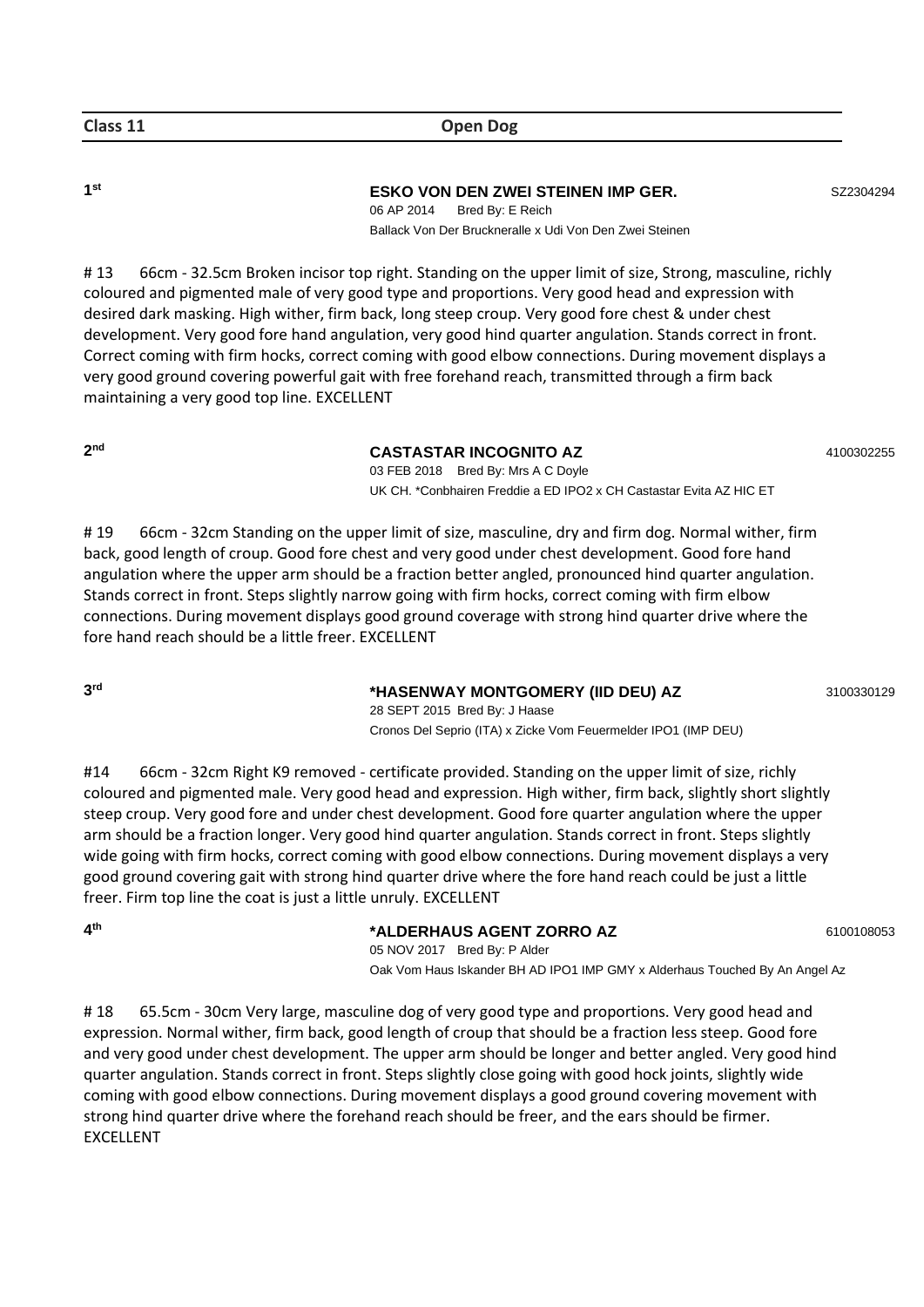**5**

**TH \*CH JAYSHELL NEBRASKA** <sup>3100332848</sup>

04 DEC 2015 Bred By: Mrs N McDermott CH Freemont Hells Bells x CH Jayshell Winona

#15 65.5cm - 30cm Double P1 upper left. Very large medium strong, dry firm male with very good head and expression. Normal wither, firm back, slightly steep croup of good length. Very good fore chest, slightly short under chest. Good fore quarter angulation where the upper arm should be longer and better angled. Very good hind quarter angulation. Stands correct in front. Steps correct going with firm hocks, correct coming with good elbow connections. Displays a good ground covering gait where ideally the forehand reach and hind quarter drive should be more effective. EXCELLENT

**6 th**

### **SUP CH ALLENDELL QUICK SILVER** 2100462814

10 OCT 2016 Bred By: Ralphs R & Elliot D Sup CH Allendell Larger Than Life x CH Allendell Make My Day

#16 63cm - 31cm Medium size, medium strong, richly coloured male with a very masculine head. Ideally the ears could be set closer. Normal wither, firm back, slightly short, slightly steep croup. Good fore and under chest development. Good fore quarter angulation where the upper arm should be longer and better angled. Very good hind quarter angulation. Stands correct in front. Steps correct going with good hock joints, correct coming where the elbows could be firmer. During movement displays a balanced ground covering gait where both the fore hand reach and hind quarter drive should be more effective. Should show more enthusiasm. VERY GOOD

**RONANLINE BACK IN BLACK (AI)** 7100038169 18 MAR 2017 Bred By: Ronanline Kennels Fremont Hells Bells x Glenbala Fantastic Craze

Macho Vom Lamorak x Zicke Vom Feuermelder

# 17 ABSENT

**HASENWAY DANGER MAN** 7100042151 04 SEPT 2018 Bred By: Hasenway

# 20 ABSENT

# **Challenge Dog # 13 Reserve Dog # 11**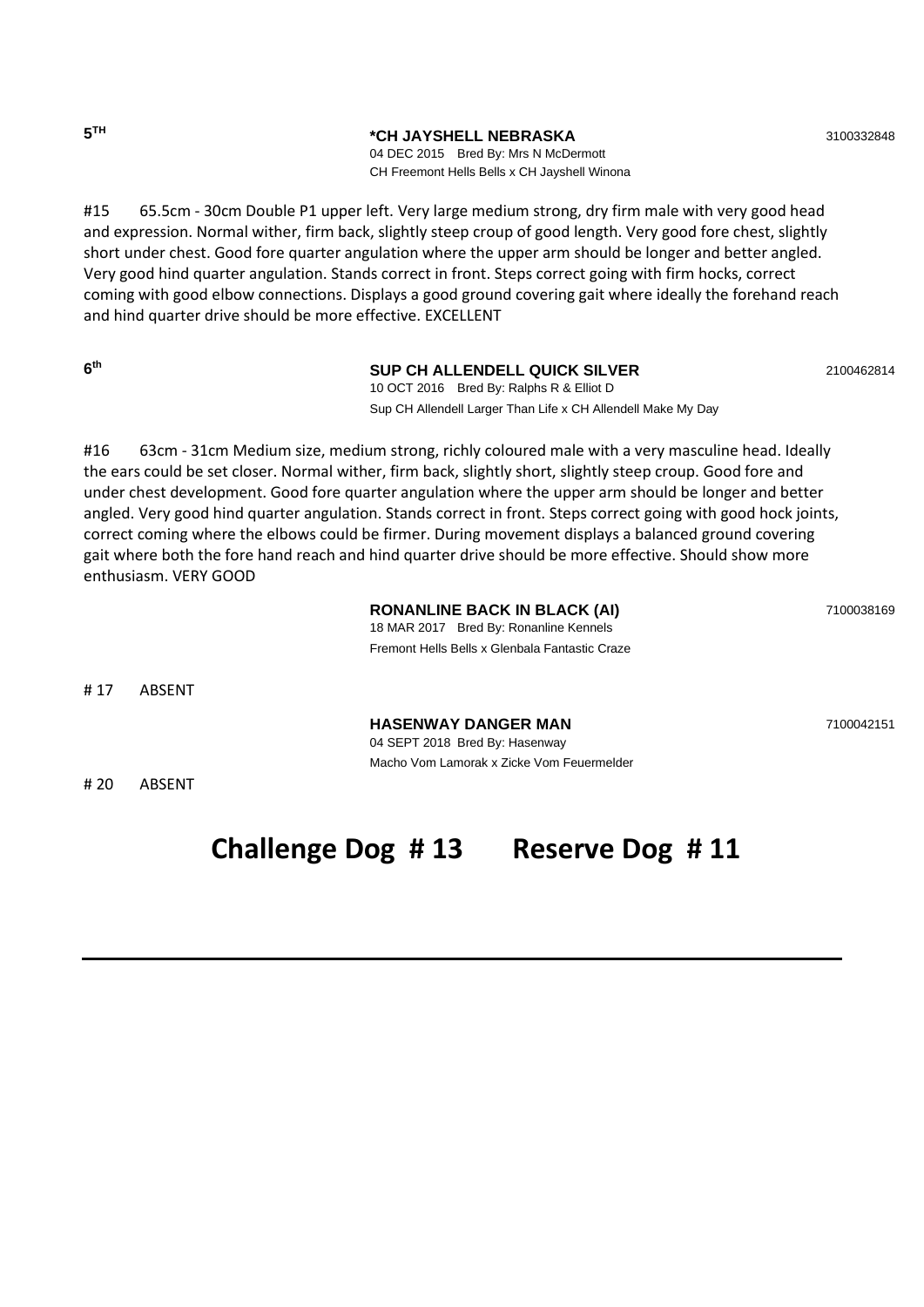### **Class 1a Baby Puppy Bitch**

**1 ST**

### **AWATEA VICTORIAS SECRET (AI)** 3100425784

10 JAN 2021 Bred By: Mr F Grigons Dingo Di Casa Mary x CH Troumdorf Gimme A Kiss

#22 Well pigmented feminine female. Very good head and expression. Firm, clean top line. Good fore and under chest development. Very good hind quarter angulation. Stands correct in front. Steps correct coming and going. Good ground covering gait where the forehand reach should be freer. VERY PROMISING

**2**

**AWATEA VEEREE INTERESTING** 3100425783 10 JAN 2021 Bred By: Frank Grigon Dingo Di Casa Mary x CH Troumdorf Gimme a Kiss

#21 Richly coloured and pigmented female. Feminine head and expression. Clean top line. Good fore quarter angulation pronounced hind quarter angulation. Stands correct in front. Steps slightly wide going and correct coming. Displays good ground covering gait whilst maintaining a firm top line. VERY PROMISING

**3 rd**

 **ELSASS NORAH JONES** 7100048145 15 JAN 2021 Bred By: Mr T and Mrs L Massis Fremont Watson x Elsass Ballack Caviar

#24 Feminine female with very good proportions. Medium strong, clean top line. Very good fore quarter angulation, very good hind quarter angulation. Stands correct in front. Steps correct going and coming. Displays good ground coverage with strong hind quarter drive. VERY PROMISING

**4**

**THE ELSASS PIPING HOT (AI)** 7100048146 15 JAN 2021 Bred By: Mr T and Mrs L Massis Freemont Watson x Elsass Ballack Caviar

#23 Strong feminine female. Clean, firm top line, just slightly short in the under chest. Good fore quarter angulation, very good hind quarter angulation. Steps correct going and coming. Good ground covering gait with strong hind quarter drive. VERY PROMISING

**Class 4a Junior Bitch**

**1 st**

**ELSASS SISTER ACT** 7100045579 15 JAN 2020 Bred By: Mr T and Mrs L Massis Alderhaus Agent Zorro x Andacht Katrina AZ BS EXC

#25 59cm - 30cm Well above medium size, medium strong, dry, firm, feminine female that is very well coloured and pigmented. Very good head and expression. Normal wither, firm back, slightly short, slightly steep croup. Good forehand angulation where the upper arm should be better angled. Good fore and under chest development. Very good hind quarter angulation. Stands correct in front. Steps slightly close going with loose hocks, correct coming with good elbow connection. During movement displays a good ground covering gait with a strong hind quarter drive, however the forehand reach should be freer. VERY GOOD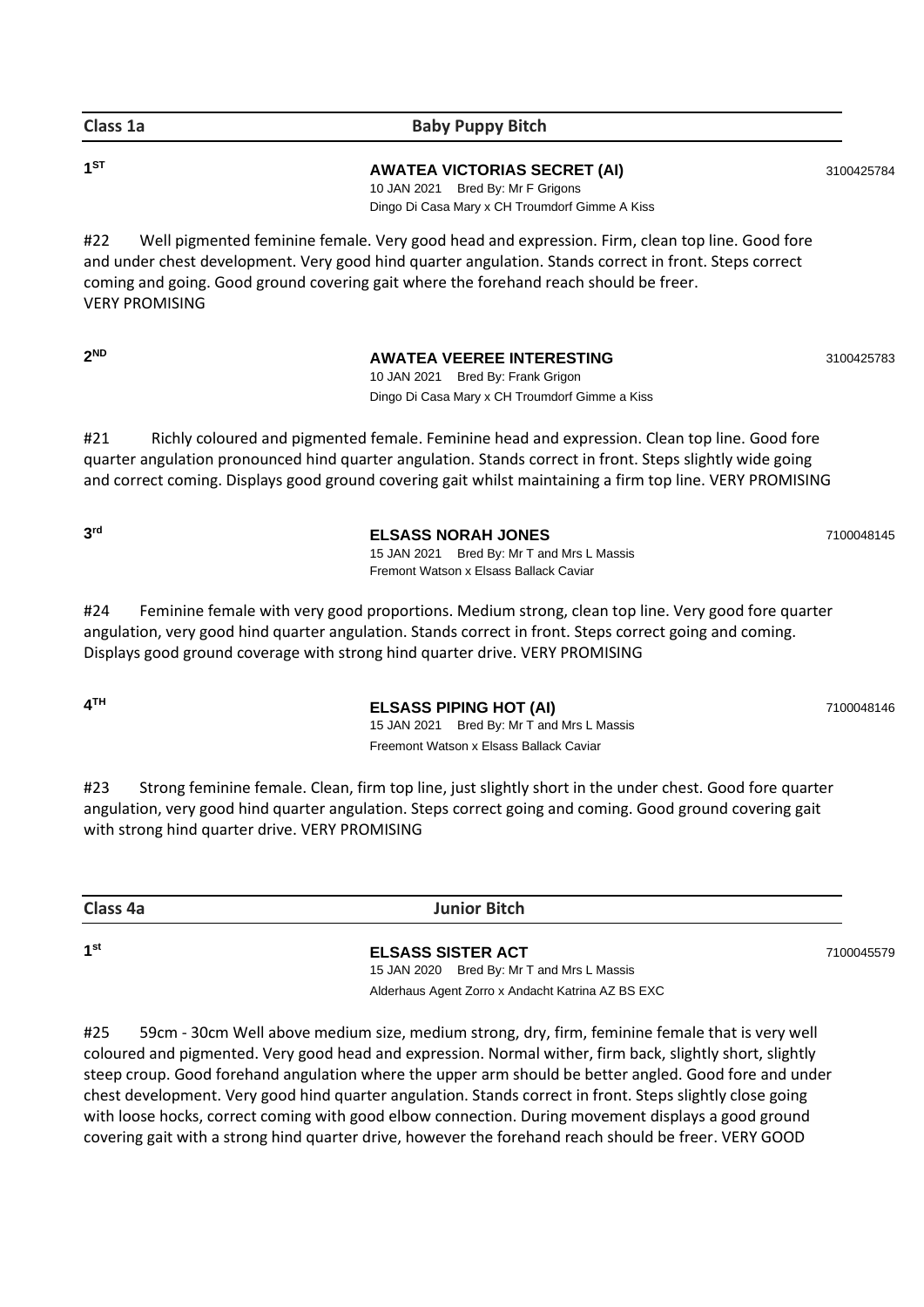**2nd**

#### **ROXAMBURG JALAPENO (AI)** 7100046177

16 APR 2020 Bred By: ROXAMBURG KENNELS Rico Von Der Kleinen brike (IMP DEU) x CH Roxamburg Hot Chilli AZ

#26 58cm - 27cm Large, medium strong, dry, firm female with a very good head and expression. Normal wither, firm back, short, and steep croup. Good fore and under chest development. Good forehand angulation where the shoulder blade should be less steep, and the upperarm better angled with pasterns less steep. Very good hind quarter angulation. Stands correct in front. Steps slightly wide going where the hocks are yet to firm. Steps correct coming with good elbow connections. During movement displays a good ground covering gait where the forehand reach and hind quarter drive should be more effective. Should show herself a little less concerned. VERY GOOD

#### **CASTASTAR NARIYA** <sup>4100337347</sup>

08 MAY 2020 Bred By: Mrs Mandy Doyle Xander Vom Grabfeldgau (IMP DEU) x Ch Castastar Evita ET HIT AZ

#27 ABSENT

| Class 5a<br><b>Intermediate Bitch</b> |
|---------------------------------------|
|---------------------------------------|

**1 ST**

**KARABACH QUINN** 2100519018

16 APR 2019 Bred By: Mr J Carter \*UK. CH> Conbhairean Freddie (IMP UK) x \*Sadria Tillys Pepper

#29 61cm - 32cm Standing on the upper limit of size. Feminine, dry female with a good head and expression. High wither, firm back, slightly short, slightly steep croup. Good fore chest and very good under chest development – she should not become any deeper. Upper arm should be longer and better angled. Very good hind quarter angulation. Stands correct in front. Steps slightly wide going where the hocks are yet to firm, steps correct coming with good elbow connections. During movement displays a powerful ground covering gait with strong hind quarter drive, however the forehand reach should be freer. VERY GOOD

**2**

**ND BRAEVALE STAR ANISE** <sup>7100044759</sup>

06 OCT 2019 Bred By: Virginia Giddings Djambo Vom Fichtenschlag x Friedental Spices Saffron

#30 61cm - 29cm Standing on the upper limit of size feminine female in dry and firm condition. High wither, firm back, short, and steep croup. Good fore and short under chest development. The upper arm should be longer and better angled, and the pasterns should be less steep. Very good hind quarter angulation. Stands correct in front. Should be shown in better coat condition. Steps slightly wide going with good hock joints, steps slightly wide coming with good elbow connection. During movement displays a very good ground covering gait with strong hind quarter drive but a slight restriction of the forehand reach. VERY GOOD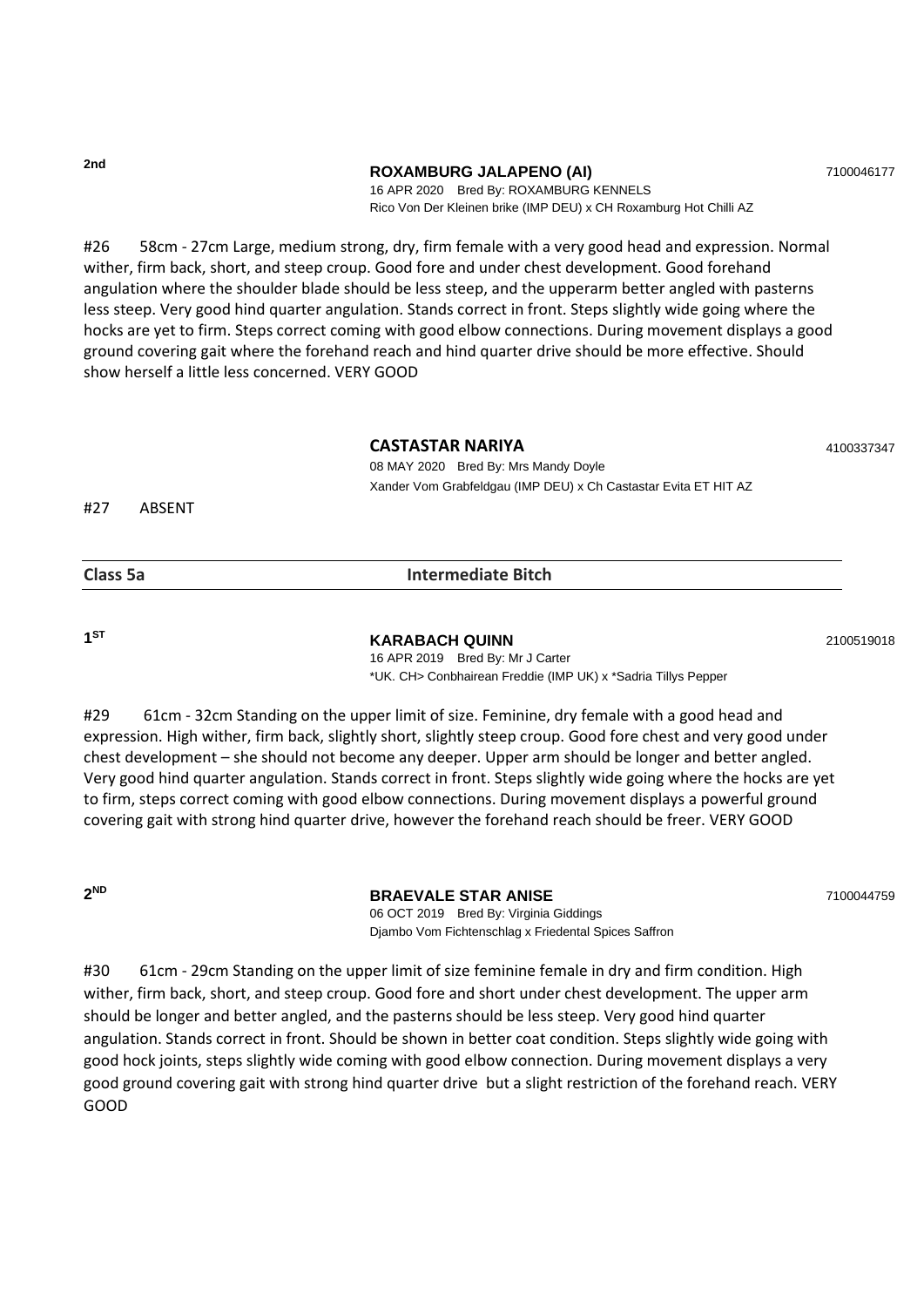| 1 <sup>st</sup> |               | AMARADA MISSCHIEF MAKIN AI                                                                                                   | 7100040522 |
|-----------------|---------------|------------------------------------------------------------------------------------------------------------------------------|------------|
| Class 9A        |               | <b>State Bitch</b>                                                                                                           |            |
| #31             | ABSENT        |                                                                                                                              |            |
|                 |               | <b>ELSASS CALL ME SENORITA</b><br>12 OCT 2019 Bred By: L Summers & T Massis<br>Alderhaus Agent Zorro x Elsass Ballack Caviar | 7100044773 |
| #32             | <b>ABSENT</b> |                                                                                                                              |            |
|                 |               | Focus Von Der Piste Trophy (IMP DEU) x Dampdouges Our Hyacinth                                                               |            |
|                 |               | DROMVIEW LETS DO THIS<br>17 NOV 2019 Bred By: Dromview Kennels                                                               | 7100044844 |
| #28             | ABSENT        |                                                                                                                              |            |
|                 |               | Esko Von Den Zwei Steinen x Roxamburg Harley's Halo                                                                          |            |
|                 |               | <b>ZUMBROZAC FRANKENSTEINEN</b><br>28 JUN 2018 Bred By: B Summers                                                            | 7100041325 |

06 FEB 2018 Bred By: Mr GD Mrs GE & Miss JA Cullen

\*Odin Delle Terre Matildiche a ED IPO1 (ITA) x Amarada Littlebit Mischievous (AI) AZ

Good head and expression. Normal wither, firm back, short, and steep croup. Good fore chest and slightly short under chest development. Good fore hand angulation where the upper arm should be longer and better angled. Very good hind quarter angulation. Stands correct in front. Steps correct going with good hocks and correct coming with firm elbow connections. During movement displays very good ground covering gait with a strong hind quarter drive where the forehand reach could be a little freer. VERY GOOD.

#33 59cm - 28cm Large, medium strong, dry and firm female of good type and very good proportions.

| Class 11A       | Open Bitch                                     |            |
|-----------------|------------------------------------------------|------------|
| 1 <sup>ST</sup> | <b>FRIEDENTAL SPICES SAFFRON</b>               | 6100104014 |
|                 | 20 FEB 2017 Bred By: Natalie Humphreys         |            |
|                 | Schaaeferhund Rafael x Friedental Hot N Spicey |            |

#34 62cm - 29cm standing on the absolute upper limit of size feminine dry and firm very good type and proportions high wither firm back well angled croup which could be longer. Good fore chest very good under chest develop. Good forehand angulation upper arm should be better angled very good hind angulation. Stands correct in front. Slightly wide going with good hocks correct coming with good elbow connections. Displays a very good powerful gait with strong hind quatre drive free forehand reach shown not in the best of coat condition. EXCELLENT